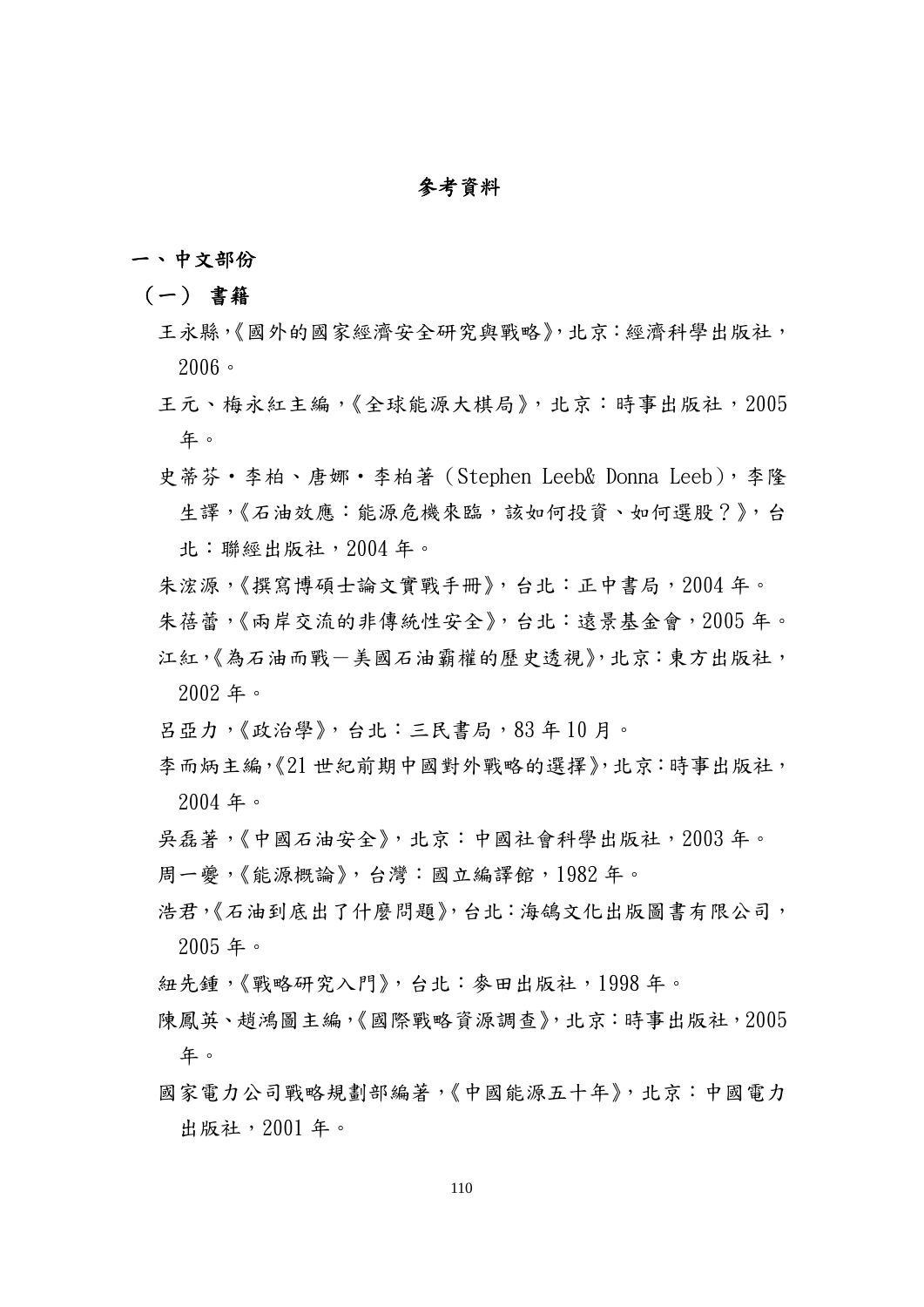- 國家發展計劃委員會政策法規司編,《西部大開發戰略研究》,北京: 中國物價出版社,2002 年。
- 梅永紅、王元主編,《全球能源大棋局》,北京:時事出版社,2005 年。
- 馮之浚,《俄羅斯能源外交與中俄油氣合作》,北京:中共中央黨校出 版社,2002 年。
- 張錫模,《中亞區域安全淨評估》,台北:遠景基金會,2004 年。
- 陳鳳英、趙鴻圖主編,《國際戰略資源調查》,北京:時事出版社,2005 年。
- 楊明傑主編,《海上通道安全與國際合作》,北京:時事出版社,2005 年。
- 葉自成,《中國大戰略》,北京:中國社會科學出版社,2003 年。
- 鄭羽、龐昌偉,《俄羅斯能源外交與中俄油氣合作》,北京:世界知識 出版社,2003 年。
- 談蕭,《中國「走出去」發展戰略》,北京:中國社會科學出版社,2003 年。
- 劉慶元,《解析中共國家安全戰略》,台北:揚智文化事業股份有限公 司,2003 年。
- 饒叔先,《2004 非傳統安全威脅研究報告》,台北:國家安全叢書,2004 年。
- (二)期刊、雜誌
	- 台經社論, "全球能源情勢變遷對我國能源安全之影響與因應",台 灣經濟研究院,2007 年。
	- 吳強, "能源外交: 21 世紀中國的新課題",國際政治研究, 2001 年第 1 期,頁 12。
	- 范劍平, "國際油價上漲與中國的應對",中國評論, 95年 11 月, 頁 6-7。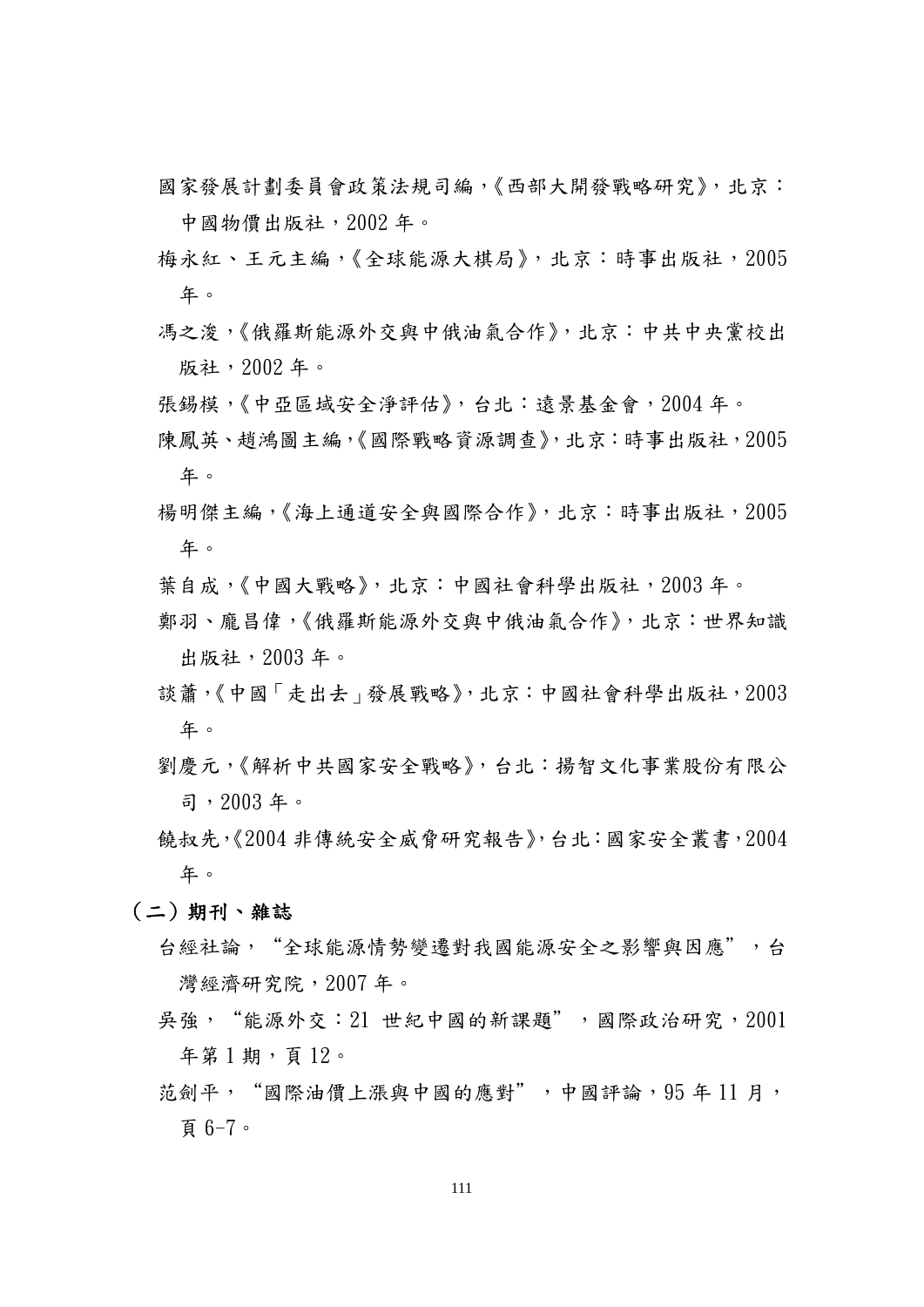秦戈, "中國:石油出路和在",百科知識,2006年14期,頁4。 張芳明, "東海風雲起 爭奪油氣中日出招", 新聞大舞台, 2005 年

 $11$  月, 第 29 期, 頁 60-61,

- 張潔, "中國能源安全中的麻六甲因素",國際政治研究, 2005年, 第 3 期,第 19-22 頁。
- "從管線與拍賣風波看中俄油氣合作的現狀、問題與前景",國際石 油經濟,2003 年 3 月號。
- "2009-2012 年中國石油天然氣開採行業投資分析及前景預測報 告",新華社,2008 年 11 月 12 日。
- 郭博堯, "中國大陸石油安全戰略轉折",國政分析, 2004年8月 10 日。
- 張勁, "中共開展石油戰略突破麻六甲困境",中共研究, 2007年 9 月,40 卷,第 9 期,頁 43-45。
- 孫晉忠, "石油運輸:中國石油安全的致命點", 紫莉, 2005年1 月, 171 期, 頁 35。
- 唐欣偉,"新書介紹:中國的過去、中國的未來:能源、糧食與環境", 遠景基金會季刊, 2005年1月, 第6卷第1期, 頁 206。
- 劉增潔,吳初國"國石油安全供應面臨的問題"中,國土資源情報, 2007 年第 10 期。
- 錢學文,"中國能源安全戰略和中東、裏海油氣",吉林大學社會科 學學報, 2006年3月, 第46 卷第2期, 頁4。
- 鍾堅, "中國大陸進口原油海上交通線面臨的困局",展望與探索, 2005 年 7 月,3 卷 7 期,頁 11。

(三)論文、研究計畫報告

干有慧, "胡溫體制下的實由外交與挑戰",中國大陸研究,第48 卷第 3 期,2005。

王亞平、張紅兵、金生, "中國石油能源的未來發展戰略探析",中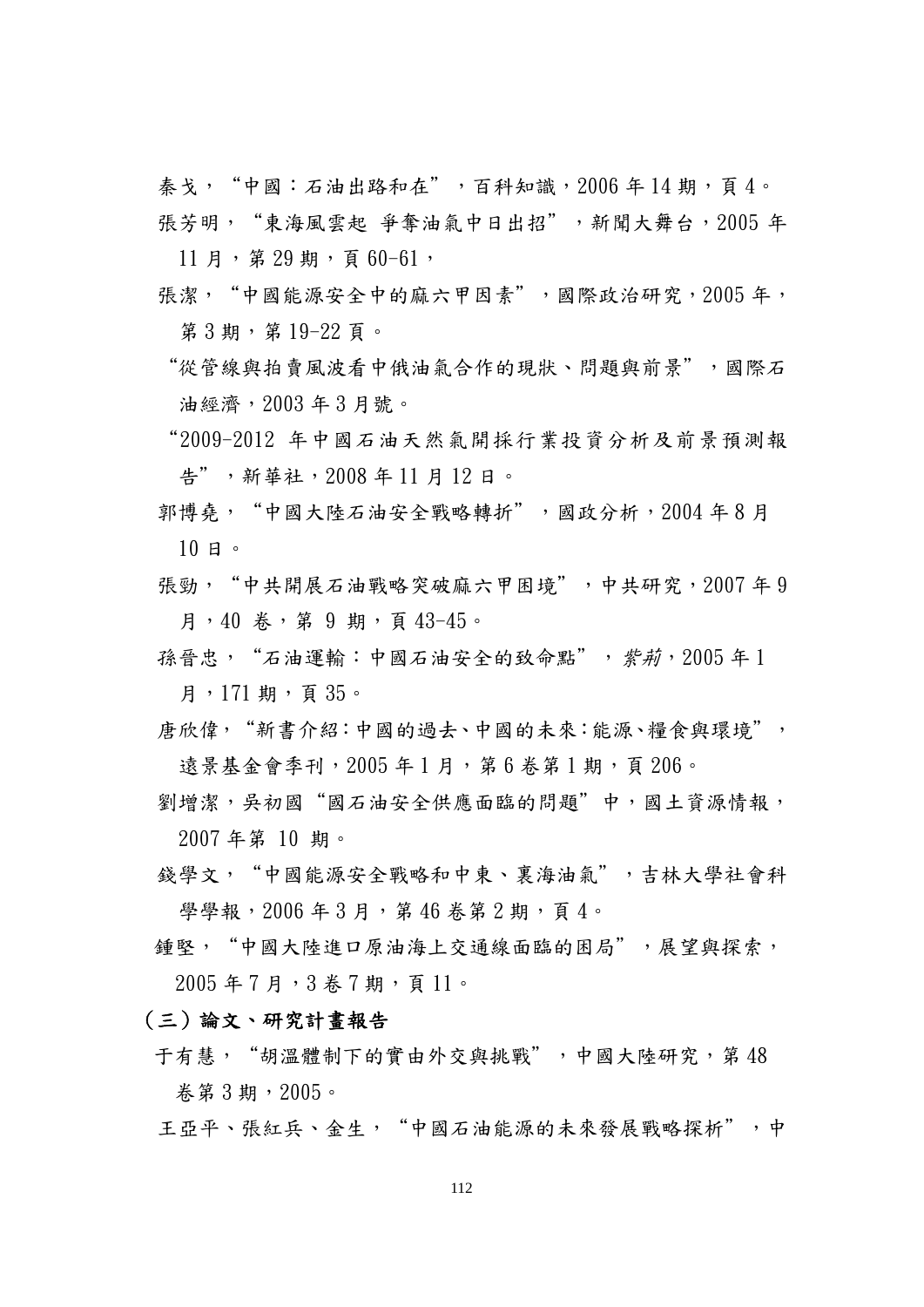國期刊全文數據庫-未來與發展 2007 年 03 期,2007。

- 王衛國, "中美石油大戰略一中共潛艦的角色",《國防雜誌月刊》, 第 20 卷第 9 期, 2005 年 9 月, 頁 72-82。
- 朱興珊、周騫慧"尋找明天的石油",《中國國家地理雜誌》,第 45 期, 2005年2月, 百16-37。
- 李兆清, "中國佈局新石油戰略",中國期刊全文數據庫-西部論叢  $2003 \n401$  期, 2003。
- 林正鋒, "中國成為資源戰爭奪要角",《商業週刊》,第 922 期, 2005 年 7 月,頁 102-104。
- 於莉, "新能源安全觀與中國的戰略-基于對石油能源現狀的分 析",中國期刊全文數據庫-哈爾濱學院學報 2007 年 01 期,2007。
- 洛文斯(Amory B. Lovins),高涌泉譯, "燒錢不如省能源",《科 學人雜誌》, 第 44 期, 2005年10月, 頁 64-73。
- 俞凱,"淺析 2020 我國石油能源需求及對策",中國重要會議論文 全文數據庫-2005年華東六省一市地學科技論壇文集,2005。
- .唐寧嘉,"中國石油能源戰略之思考",中國期刊全文數據庫-中 國,2005。
- 陳俊瑺, "中國大陸石油安全問題之探討",展望與探索,第4卷第 3 期,2006。
- 陳海可, "「石油風雲」再起一論中共現階段石油外交策略",《國 防雜誌月刊》, 第 20 卷第 4 期, 2005 年 4 月, 頁 88-97。
- 張昌兵、王卉, "論新疆等西部省區在中國石油能源格局的戰略地 位",中國期刊全文數據庫-伊犁師範學院學報 2006年 04 期, 2006。
- 張克強, "石油,石油!三問中國石油安全",《中國國家地理雜誌》,

第45期, 2005年2月, 頁8-15。

舒先林、閻高程, "石油:中國能源安全的核心與國際戰略",中國 期刊全文學數據庫-石油化工技術經濟 2004年03期, 2003。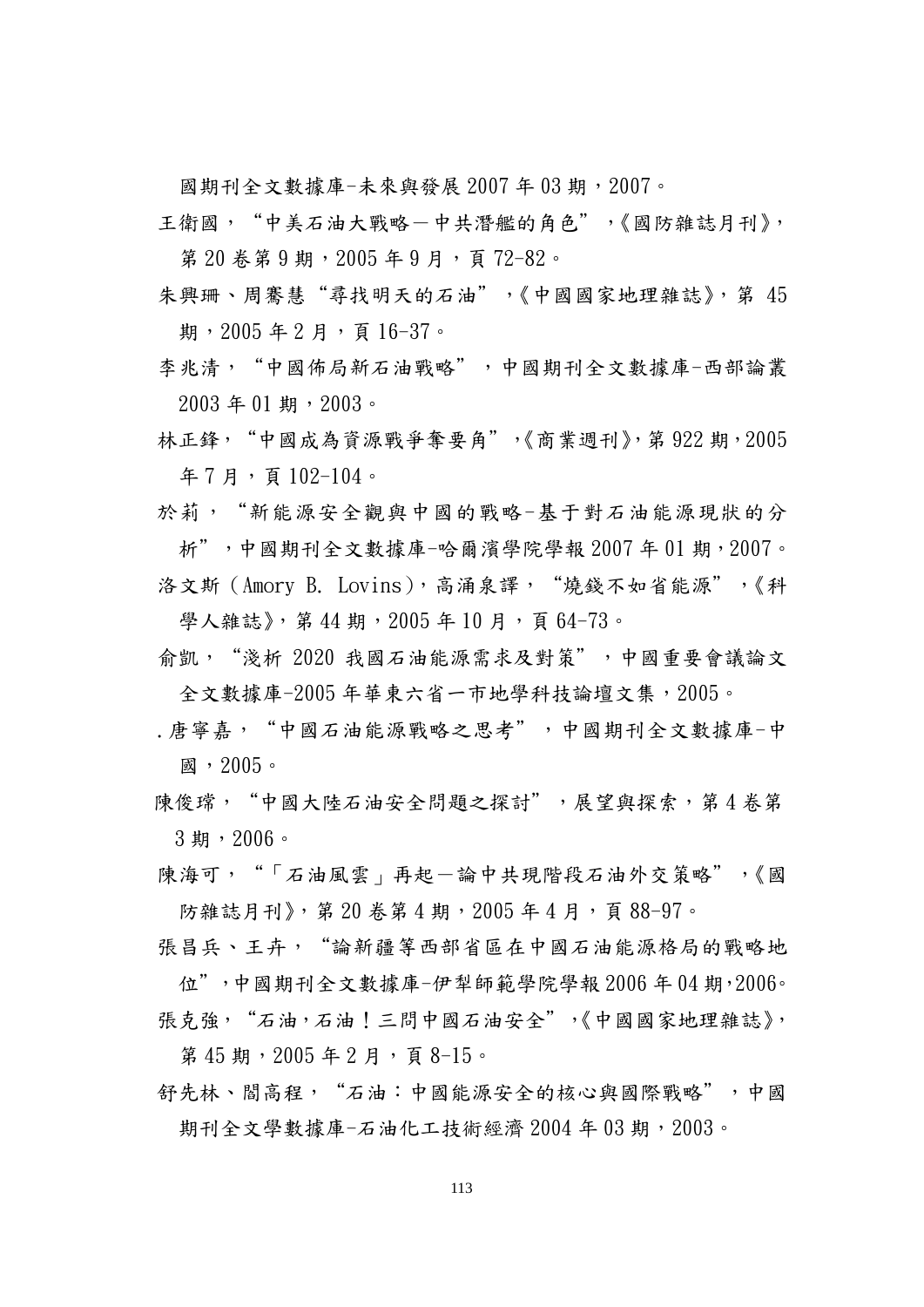楊力明, "中國大陸石油政策之探討", 黃埔學報, 第 51 期, 2006。 慧典市場研究報告網,"2008 年原油市場分析報告",2008 年 12 月 12 日。

- 劉 楓, "論實現中國石油安全的國際戰略",中國期刊全文數據庫-中國石油和化工 2005 年 06 期,2004。
- 劉乙潔, "淺談中國石油能源安全的核心與國際戰略",中國期刊全 文數據庫-科技信息(科學教研)2007年19期,2007。
- 蔡信行, "中國大陸積極增或石油能源", 石油策略研究中心時事月 報,2006。
- 譚蓉娟, "中國能源安全面臨的突出問題和解決對策",中國期刊全 文數據庫-經濟論壇 2006年 21 期, 2006。

#### (四)碩、博士論文

- 王昇, "冷戰後中國石油能源需求與國家安全之研究以第員政治觀點 分析",國立政治大學國際事務學院,碩士論文,2006。
- 王晶, "中國石油安全的經濟學分析",中國博士學位論文全文數據 庫-中央民族大學,博士論文,2006。
- 林典龍, "中國能源安全戰略分析",中山大學大陸研究所碩士論 文,2002 年。
- 胡敏遠, "中共在中亞地能源開採之研究",政治大學外交學系戰略 國際事務研究所碩士論文,2001 年。
- 庫麗曼, "中國石油供應安全戰略探討", 成都理工大學碩士論文, 2004 年。
- 秦世傑,"中共能源產業之探討",政治作戰學校政治研究所碩士論 文,1986 年。
- 常澤鯤, "論石油安全與中國外交政策選擇",中共中央黨校研究生 院碩士論文,2004 年。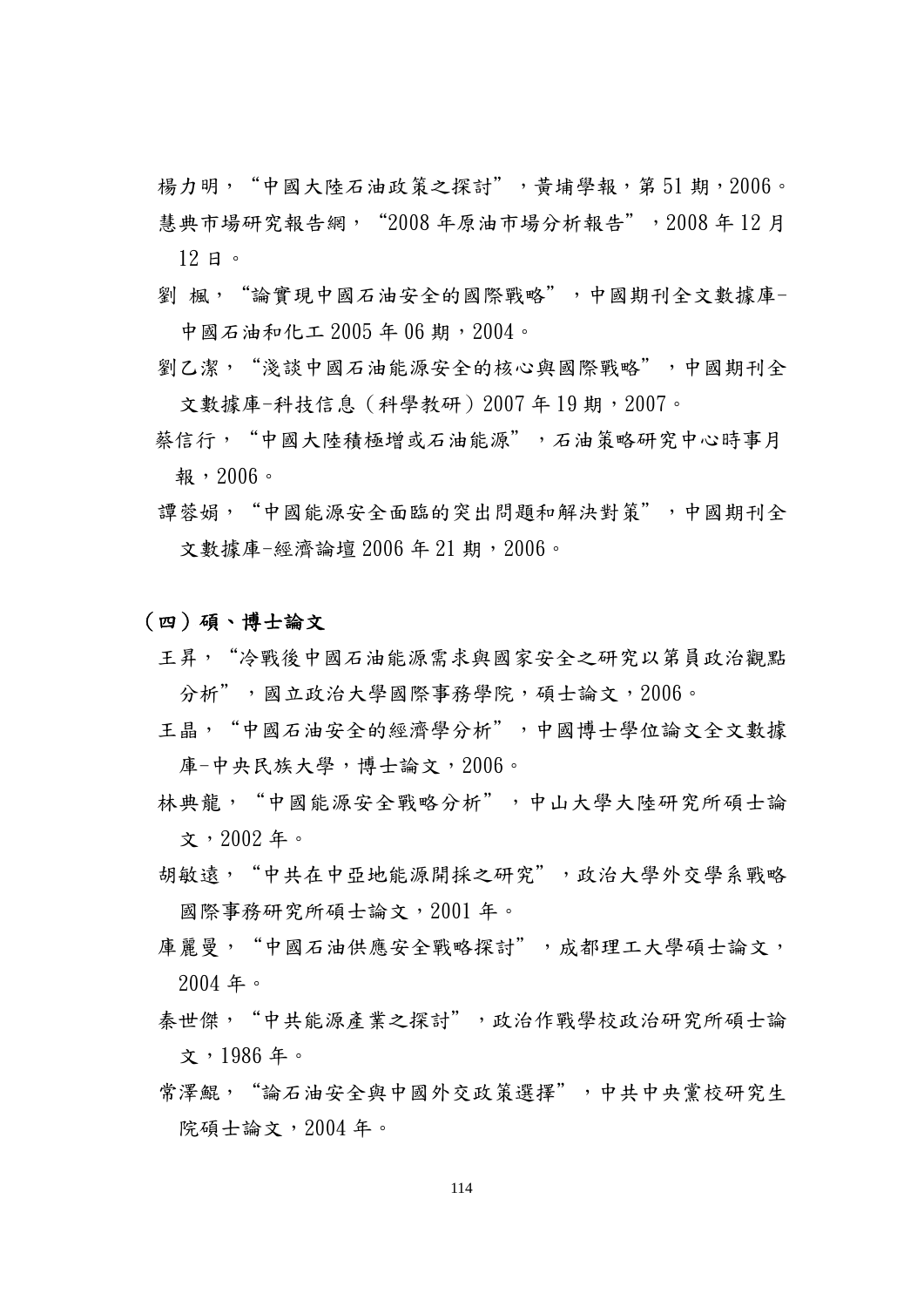陳俊清,"中共能源政策初探",清華大學原子科學系碩士論文,2003 年。

- 許惠雯, "裏海地區石油資源之爭 (1992-2000 年)",政治大學俄 羅斯研究所碩士論文,2001 年。
- 張學信, "對中國石油安全戰略發展之研究",政治大學國家安全與 大陸研究所碩士論文,2005 年。
- 張宜華, "中國能源外交一廿一世紀中俄能源合作之研究",政治大 學國家安全與大陸研究碩士在職專班論文, 2005年。
- 張智崴, "冷戰後中共地緣政治中的石油戰略",政治大學外交研究 所碩士論文,2005 年。
- 曾佑暉, "強權競逐下的中共對中亞政策-1991-2003",東華大學 公共行政研究所碩士論文,2003 年。
- 揚維新, "國際能源環境下的中國能源安全",中國博士學位論文全 文數據庫-上海社會科學院,博士論文,2006。
- 楊海波,"中國油氣上游工業可持續發展戰略研究",中國博士學位 論文全文數據庫-中國地質大學,博士論文,2007。
- 揚中強, "中東石油與 21 世紀的中國石油安全", 華東師範大學法 政學院博士論文,2003年。
- 趙堂軍,"關於中國石油國際化的思考戰略",中國優秀碩士學位論 文全文數據庫-中南大學,碩士論文,2007。
- 鄭昱芸, "從國際石油情勢檢視中國發展之挑戰",國立台灣大學政 治學系政治研究所政治理論組,碩士論文, 2005。
- 劉琴,"中國能源外交",中國外交學院碩士論文,2004 年。
- 劉淑慧, "能源安全與中共外交政策",國立政治大學行政管理研究 所,碩士論文,2007。
- 賴淑芬, "中國對非洲「石油外交」之研究",國立中興大學 國際政治研究所,碩士論文,2007。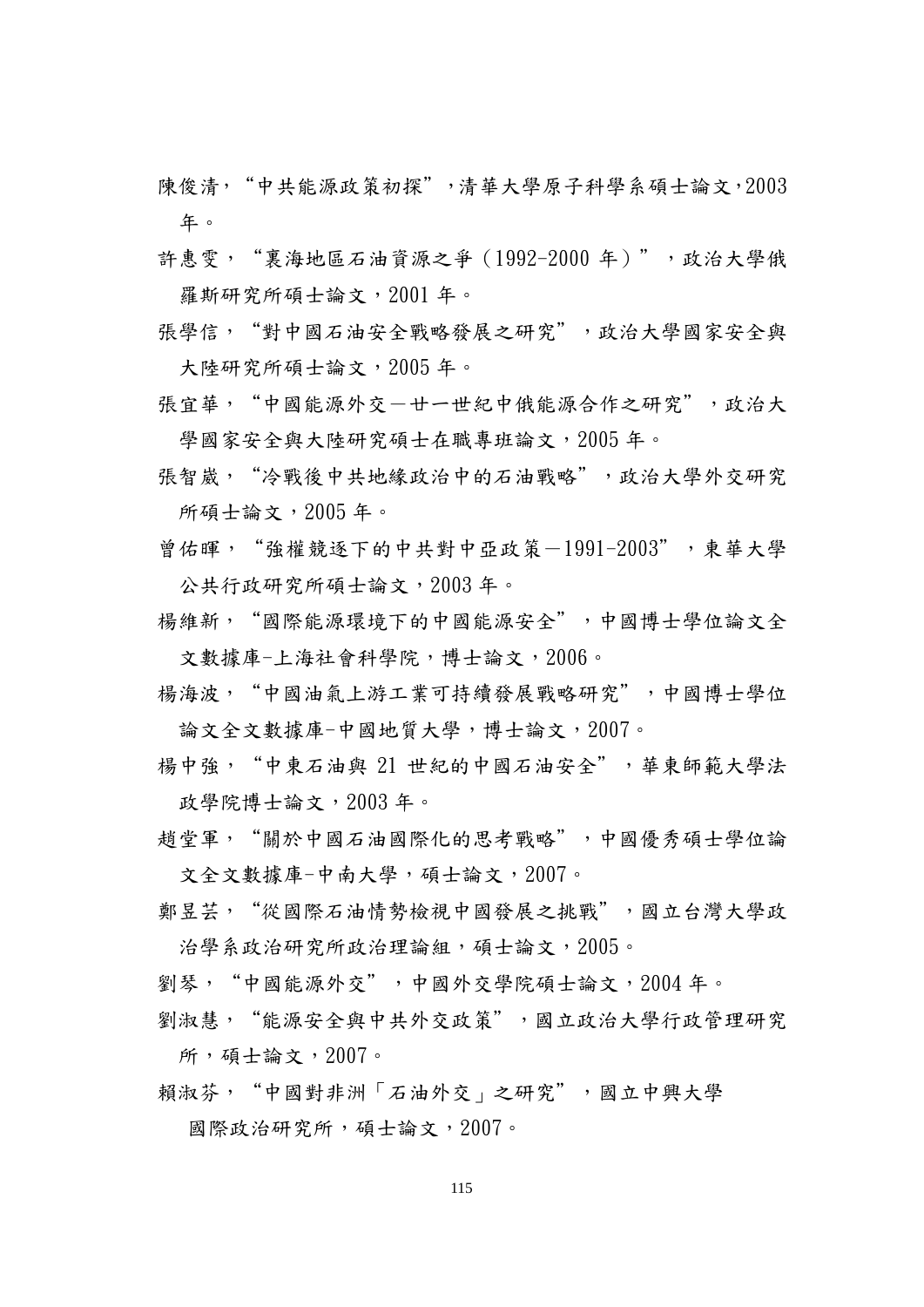- 羅曉雲, "21 世紀初中國的能源安全與中外能源合作", 暨南大學國 際關係博士論文,2003 年。
- 蘇雨君, "中國大陸企業海外投資的發展與挑戰",國立中山大學大 陸研究所,碩士論文,2006。

#### (五)報章

- "中國 1500 億收購哈薩克石油",《中時晚報》, 2005 年 10 月 27 日, 第 8 版。
- "中國將幫助科威特建設石油集輸站",《人民日報》,1996年1月1 日,第3版。
- "中海油恐掌控台灣天然氣",《中國時報》, 2005 年7 月15 日, A13 版。
- "雲南兩會代表建議 麻六甲南依靠 建中緬輸油線",《中國時報》,  $2006$  年 3 月 20 日, A13 版。
- "國家統計局盤點 2004 年國民經濟",《人民日報》,2005 年 1 月 26 日,第 1 版。
- "溫家寶主持國務院常務會議審議並原則通過,「核電中長期發展規 劃」(2005-2020年)",《人民日報》,2006年3月24日,第1版。 "構建全球合作背景下的中國能源外交方略",《中國環境報》,2006 年 12 月 26 日,第 2 版。
- 林聰毅、湯淑君, "中油搶油 前進奈國", 《經濟日報》, 2005 年 8 月27 日,A1 版。
- 夏義善,"我國能源形勢及戰略之我見",《人民日報》,2001 年8 月10 日,第7版。
- 張自治, "中國大陸能源安全政策與戰略目標",《青年日報》, 97 年 6 月 27 日第 7 版。
- 陳亭秀、姚東興, "上下一體化 大陸石油市場新方向",《經濟日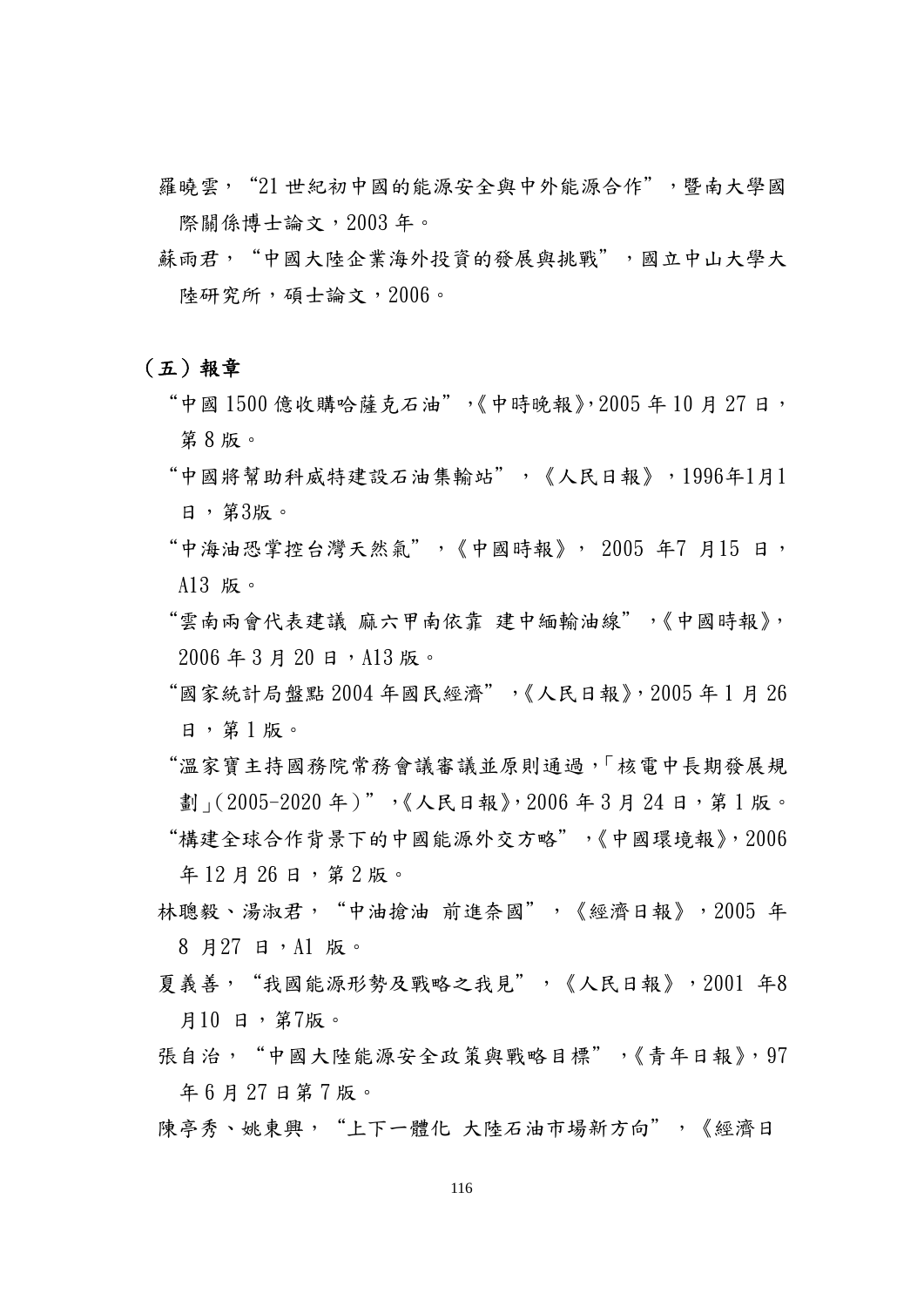報》,2004 年12月5 日,C5 版。

- 陳惠敏, "中國大陸併購策略 待考驗",《經濟日報》,2005 年7 月 7 日,A3 版。
- 傳仁坤, "中共中亞政策面臨挑戰",《聯合報》,民國94 年3 月 31 日,A13 版。

(六)網路

- "2010 年前俄羅斯石油出口將超 2 億噸 天然氣出口增 13%",新華 網, 2007年4月20日,
	- <http://big5.xinhuanet.com/gate/big5/news.xinhuanet.com/wo rld/2007-04/20/content-6002289.htm>。
- "中石化承建巴西 300 公里輸油管造價 2.4 億美元",人民網,2006 年4月19日,

 $\frac{\text{th}}{\text{t}}/f$ inance.people.com.cn/BIG5/431367.html>。

"中國商務部公布〈境外投資管理辦法〉, 2009年5月1日施行",中 國新聞網, 2009年3月17日,

<http://big5.people.com.cn/gate/big5/newspeople.com.cn/GB1 42052/8972656.html>。

- $"$ 中國國務院於  $2004$  年  $6$  月  $30$  日通過「能源中長期發展規劃綱要」", 新華網, 2004年7月1日,
	- <http://www.epochtimes.com/b5/4/7/1/n584218.htm>。
- "「中國經濟發展帶動能源過度消耗」",經濟部能源局, 2007 年 11 月 30 日, <http://www.mac.gov.tw>
- "布希稱可能考慮先發制人軍事手段",台灣大紀元網,2006 年 03 月 17 日, <http://72.14.235.132>。
- "走出去",《中國共產黨新聞》,2006 年 8 月 11 日  $\langle$ http://big5.southcn.com/gate/big5/www.southcn.com./nflr /zhongxinzu/zlwk/jdzz/jiang/20040429881.htm>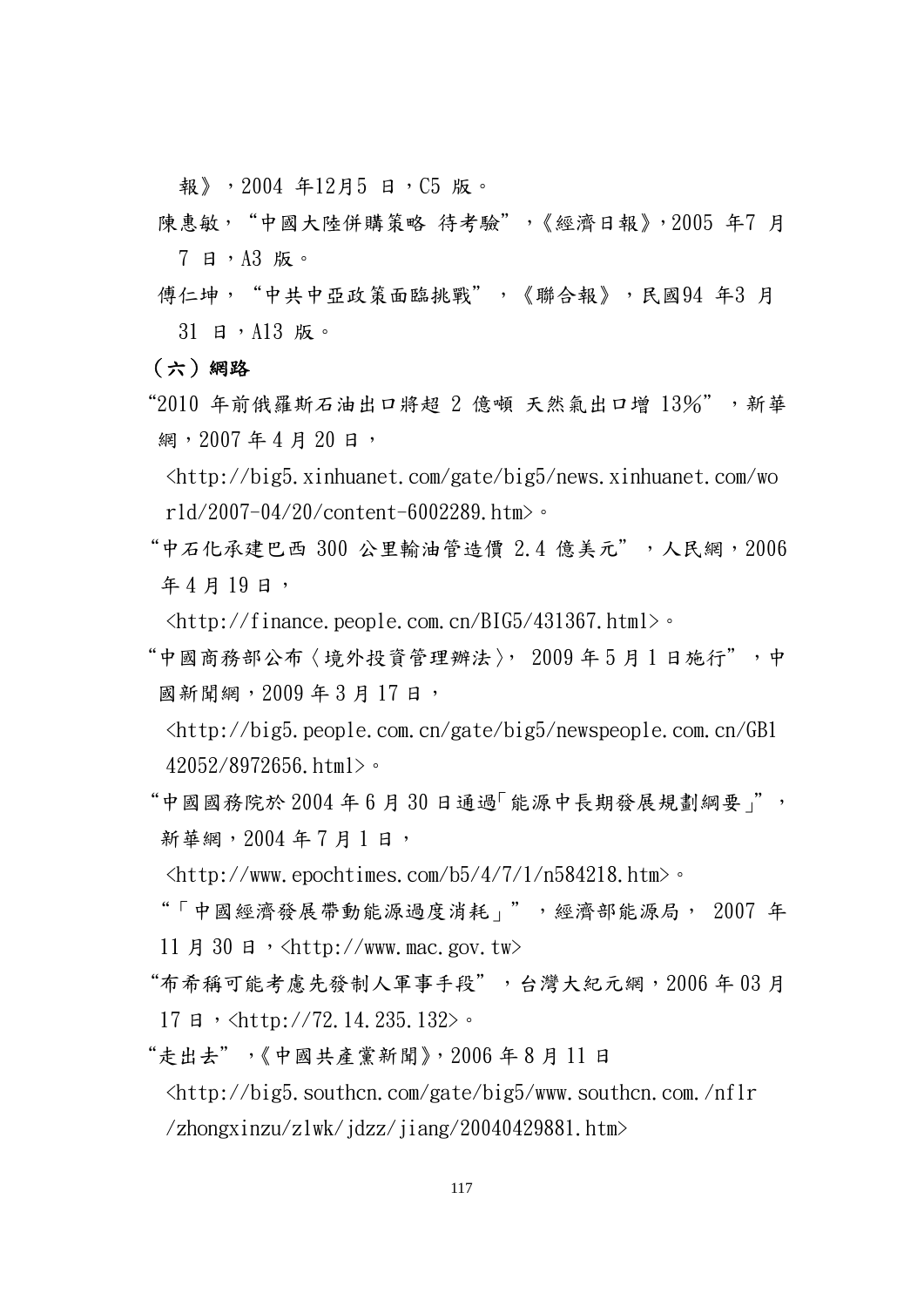- "委內瑞拉看中中國能源市場 一半石油對華出口",新華網,2006 年 8 月 18 日,
- <http://big5.xinhuanet.com/gate/big5/news.xinhuanet.com/for tune/2006-08/18/content-4977881.htm>。
- "奈及利亞原油產量恢復後將優先出口中國",中油網,2006 年 11 月 7 日,
	- $\langle$ http://161.207.1.13:82/gate/big5/news.oilnews.com.
	- cn/system/2006-11/07/001025681.shtml>。
	- "訪談實錄:戴彥德談"節能降耗與發展可再生能源",人民網,2006 年1月11日,
	- $\langle$ http://env.people.com.cn/BIG5/8220/47101/4017796.htm>。
- "國家發展委員會主任委員馬凱撰文駁斥「中國能源威脅論」",新 浪網, 2006年11月1日,
- <http://news.sina.com/102-000-101-/2006-11-01/0008305903.h tml $>$ 。
- "「中共海外石油戰略」", 新浪網,  $2006 + 5$ 月11日,  $\langle$ Http://finance.sina.com.cn>  $\circ$
- "「國家能源局工作重點」", 21 世紀網, 2008年 08 月 19 日, <http://www.21cbh.com>。
- "「中俄總理定期會晤機制」",中國評論新聞網,2008 年 10 月 24 日, <http://www.chinareviewnews.com>。
- "中國國務院宣布《中華人民共和國再生能源法》,自 2006 年 1 月 1 日起施行",新華網,
- <http://big5.xinhuanet.com/gate/big5/news.xinhuanet.com/wo rld/2006-01/01/content-6002289.htm>。
- "中國國務院於 2004 年 6 月 30 日討論並原則通過「能源中長期發展規 劃綱要〈2004~2020年〉」草案",中國新浪網,2004年7月1日,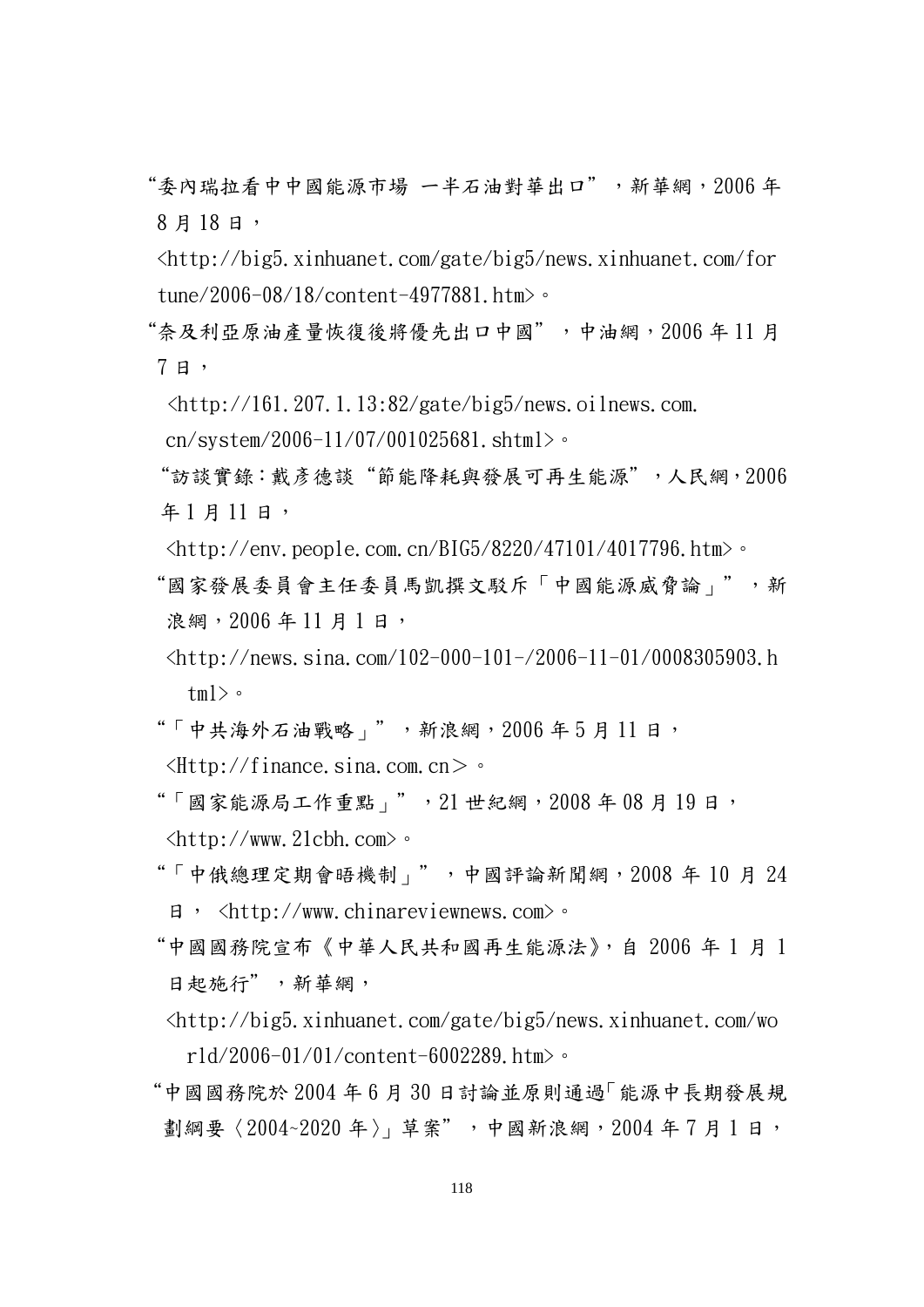$\langle$ http://finance.sina.com.cn> $\circ$ 

上官衛國, "商務部: 2006年中國石油對外存依度以達 47%",中國 經濟網, 2007年2月13日,

<http://big5.ce.cn/cysc/ny/shiyou/200702/13/t200702013-104 10910.shtml>。

宋曉平, "中國開發拉美市場的重大戰略決策",中國社會科學研究 院拉丁美洲研究所, 2004年11月22日,

 $\langle$ http://ilas.cass.cn/zxcg/zhognla-20060530/105731.htm>。 揚中強, "「中亞石油與中國」",中國賽德網,2008年02月22日,  $\langle \text{http://www.setd.gov.cn>$ 

- 查道炯, "戰略石油儲備:今日中國的選擇", 新華網, 2004年7月  $22 \text{ H}$ ,
	- <http://big5.xinhuanet.com/gate/big5/news.xinhuanet.com/wo rld/2007-04/20/content-6002289.htm>。

# 二、英文部份

## $(-)$  Books

- Allen, Kenneth W., Gleen Krumel, and Jonathon D. Pollack. China's Air Force Enters the  $21^{st}$  Century (Santa Monica, Calif.: RAND, 1995).
- Amos A. Jordon and William J. Taylor, Jr., American N a t i o n a l Security: Policy and Process (Baltimore: The John Hopkins University, 1984).
- Andrews-Speed, C. P, The strategic implications of China's energy needs (Oxford [England]; New York: Oxford University).

Downs, Erica Strecker, China's quest for energy security(Santa Monica,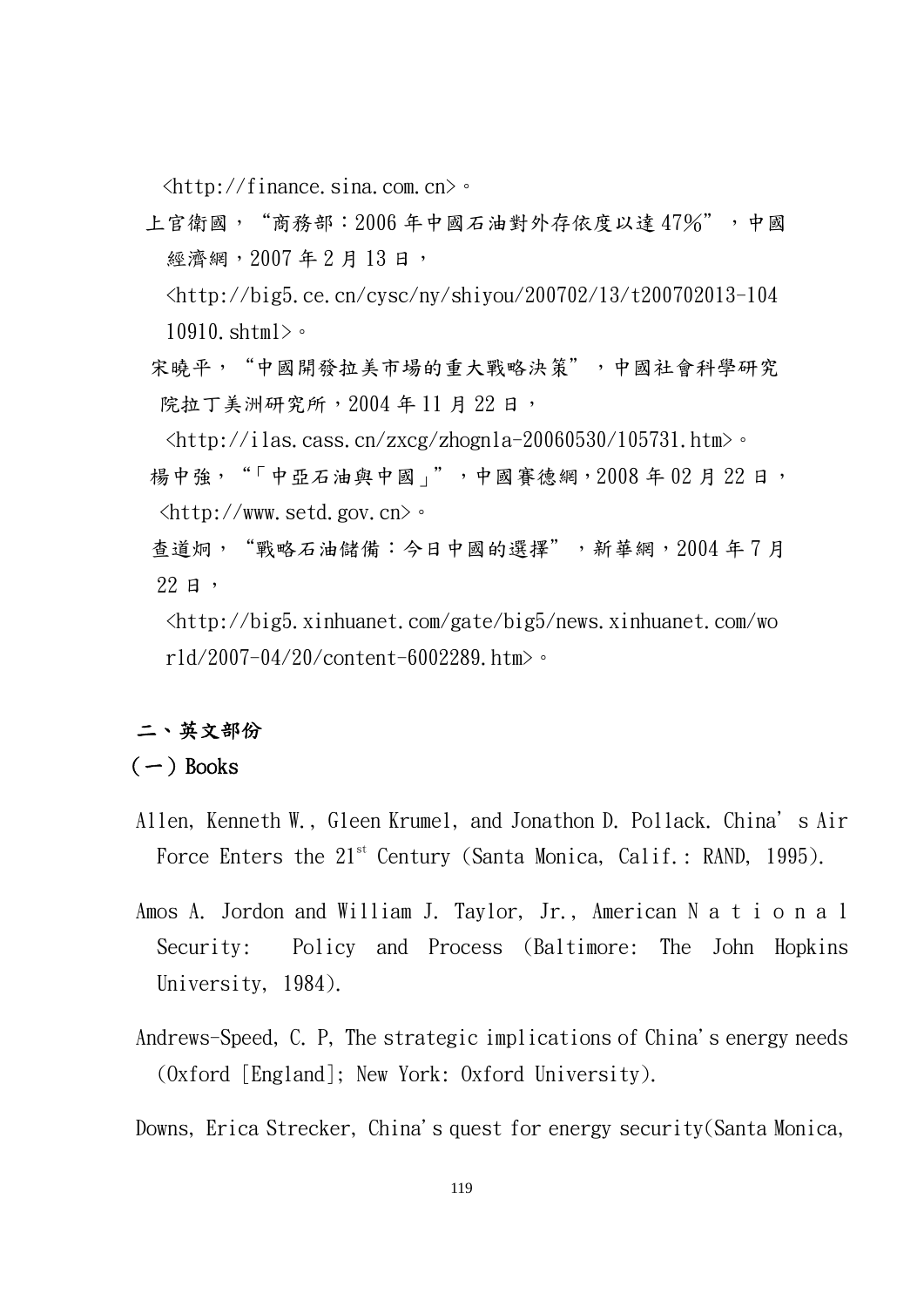Calif : Rand, 2000)

- Smil, Vaclav, Energy in China's modernization: advances and limitations Armonk (N.Y.: M.E. Sharpe, c1988).
- Smil, Vaclav, China's energy: achievements, problems, prospects (New York: Praeger, c1976).

## $($   $\equiv$   $)$  Articles

- A.M. Jaffe and S.W. Lewis, 〝Beijing's Oil Diplomacy″, Survival, vol. 44, no.  $1$ , (Spring  $2002$ ), P. 115.
- Ball, Desmond,"Signals Intelligence in China,"Jane's Intelligence Review Vol. 7, No.8(August 1, 1995), pp.365-370.
- Erica Strecker Downs, China's Quest for Energy Security (Santa Monica: Rand, 2000)
- Energy Information Administration, International Energy Outlook 2006 (Washington, DC: Energy Information Administration, 2006), p. 28.
- Energy Information Administration, International Energy Outlook 2006 (Washington, DC: Energy Information Administration, 2006), p. 34.
- Energy Information Administration, International Energy Outlook 2006 (Washington, DC: Energy Information Administration, 2006), p. 57.
- International Energy Agency, World Energy Outlook 2004 (Paris, France: International Energy Agency, 2004), p. 117.
- Oil & Gas Journal, May 28, 2007。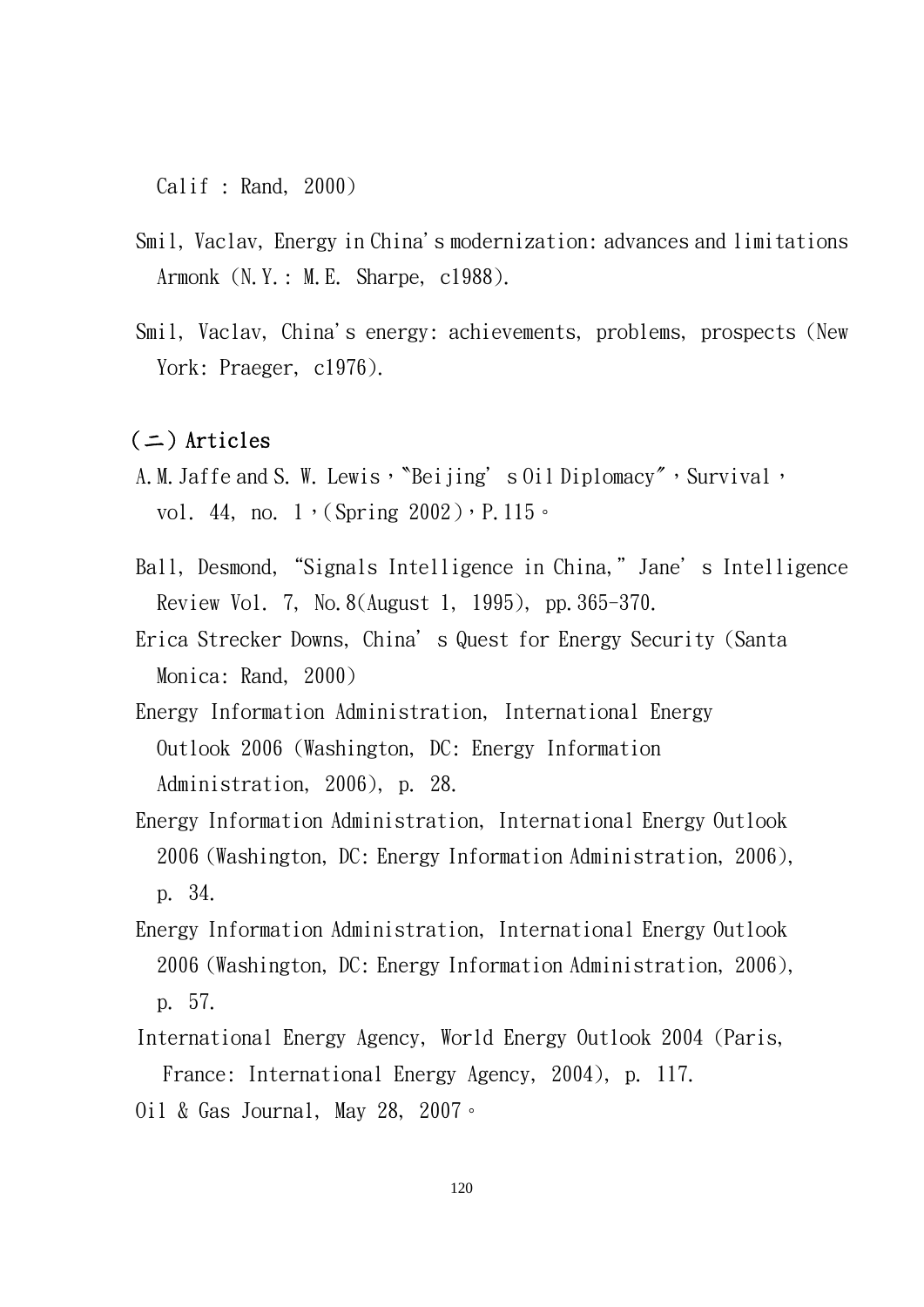OPEC,  $0$ il & Energy Outlook To 2020, p. 64 Ziad Haider, "Oil Fuels Beijing's New Power Game" Yale Global, (11 March 2005)

## $( \equiv )$  Network

- Energy Information Administration, the United States of America, <http://www.eia.doe.gov>
- BP, "Statistical Review of World Energy," June 2005, <http://www.bp.com>
- Business Week Online, "Online Extra: Q & A with Petro China's Huang Yan.," 2 July,2001,
	- <http://www.businessweek.com/magazine/content/01\_27/b373905 9.htm?chan=search>
- Center for Security Policy, "Sinopec-Iran Deal Facing Increased Security: Markets
- EIA, "International Energy Outlook,"2002, <http://www.eia.doe.gov>
- ERNEST& YOUNG, "Kazakhstan Oil and Gas Oil Tax Guide," 2003 Edition,

<http://www.ey.com/global/content.nsf/International/Home>

Giragosian, Richard, "Sino-Japanese competition for Russia's Far East Oil Pipeline Project," IAGS,

<http://www.iags.org/n0119063.htm>

Human Rights Watch, "China's Involvement in Sudan: Arms and Oil,"<http://www.hrw.org/reports/2003/sudan1103/26.htm> IEA,"Oil Marker Report," Nov. 2005,<http://www.iea.org.>